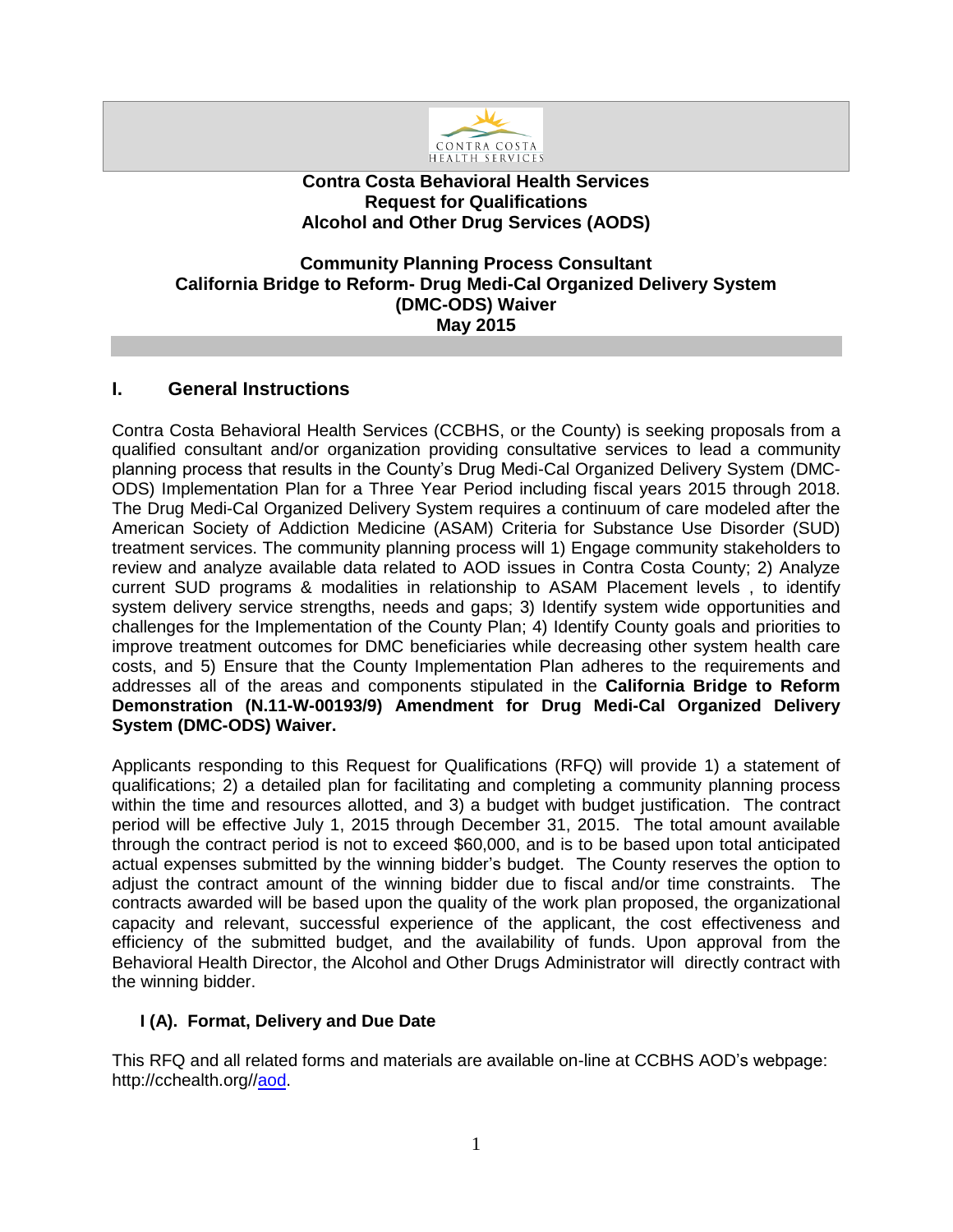Please provide a signed original PLUS five (5) additional hard copies of the proposal. Each hard copy must be clipped or stapled in the upper left corner (only) and clearly marked with the name and address of the lead agency. Additional specifications:

- $\checkmark$  Written in Times New Roman in size 12 font
- $\checkmark$  Single-spaced pages
- $\times$  Margins 1" on all sides
- $\checkmark$  All pages consecutively numbered
- $\checkmark$  Proposal follows the outline presented below
- $\checkmark$  Original and copies printed on three-hole punched paper
- $\checkmark$  30 -page text limit for proposal narrative and budget (this does not include appendices).

Proposals should be delivered to the following:

Fatima Matal Sol Alcohol and Other Drugs, Acting Chief Alcohol and Other Drugs Administration 1220 Morello Ave., Suite 200 Martinez, CA 94553 Phone: 925-335-3330

A single, packaged set of all proposals and electronic submissions are due at the above address by Friday, June 5, 2015 by 5pm. Postmarks on this date will not be accepted. Late proposals will not be accepted and will not be reviewed. There will be no exceptions. No faxes or electronic submissions will be accepted.

In the order presented, submissions shall include the following:

- 1. Cover Page (see attached)
- 2. Details of the consultant or consultant organization who will be leading and facilitating the community planning process (5-page maximum). Please describe the consultant or consultant organization's qualifications and successful experience relating to the requirements described herein. If the applicant is a consultant organization, please include an organization profile, along with the resume(s) of staff proposed to implement the Work Plan in the appendices.
- 3. A Work Plan narrative (20-page maximum) that follows the Work Plan Outline as provided in **Section III (B)**. This narrative details how the consultant or consultant organization will plan for, implement, facilitate, document, and provide written and consultative support for Contra Costa Drug Medi-Cal Organized Delivery System's County Plan for a Three Year Period and budget justification (5 page maximum) outlining the expected cost of implementing the Work Plan narrative, broken down by major cost categories. The budget and justification should be linked to the Work Plan narrative.
- 4. Appendices that include the detailed resumes of all proposed program staff (or job descriptions if staff have not been identified yet), and a list with contact information of individuals who can verify successful, relevant consultation experience.

# **I (B). Applicants' Statement of Interest**

All interested consultants and/or consultant organizations **must** send via email a **Statement of Interest** no later than Wednesday**,** May 13, 2015 to [Maria.Ramos@hsd.ccounty.us](mailto:Maria.Ramos@hsd.ccounty.us) (see attached sample) Submission of a Statement of Interest does not obligate the sender to submit a proposal. **However, an email must be sent in order to apply.** This enables a fair and impartial question and answer period in which prospective applicants can submit questions for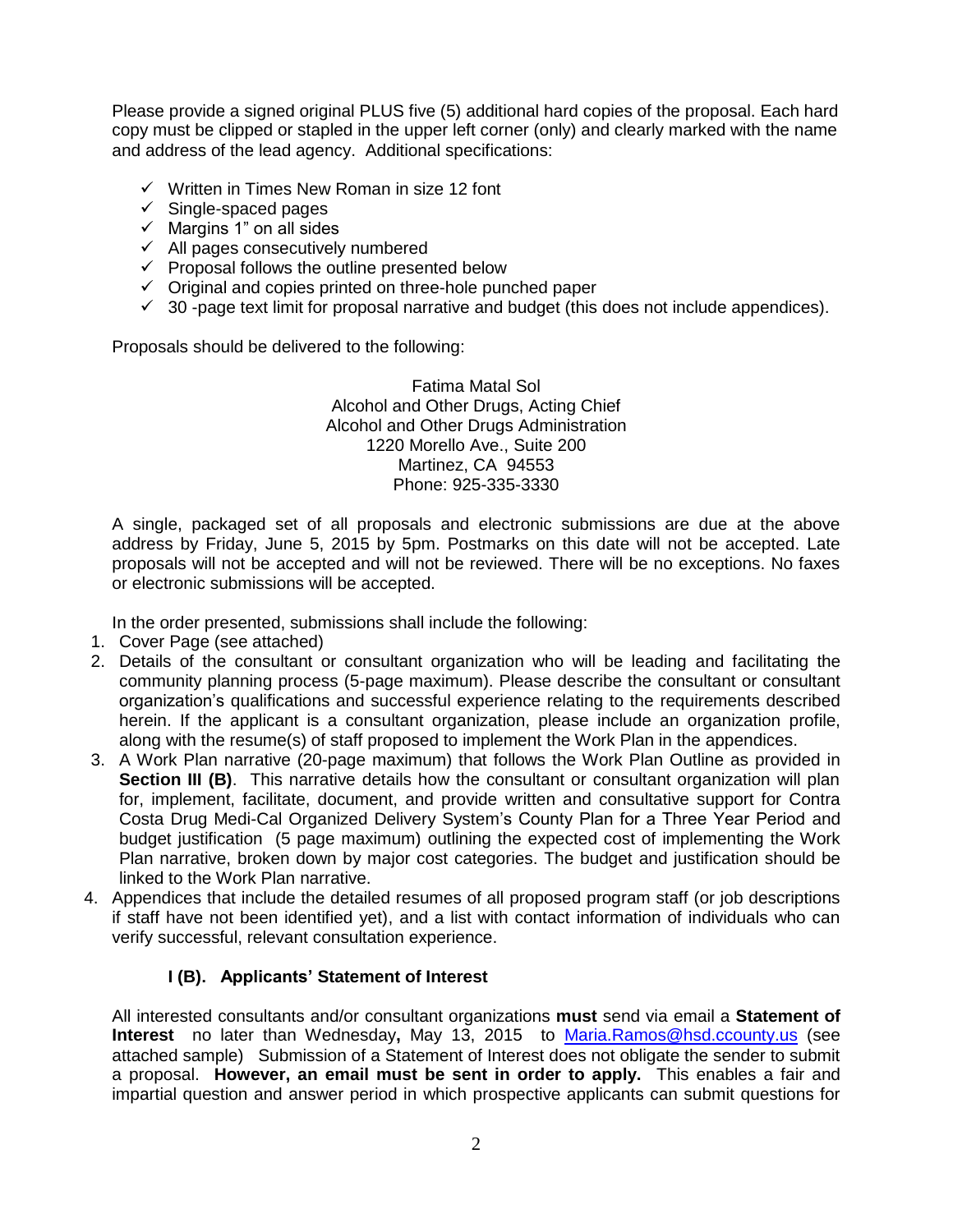clarification, and CCBHS can share both questions and answers with all parties who submitted a Statement of Interest.

### **I (C). Rules and Considerations**

- The cost of developing and submitting a proposal in response to this RFQ is the responsibility of the applicants and will not be reimbursed through any contracts resulting from this RFQ process or from any other county funds.
- CCBHS AODS may issue an RFQ amendment to provide additional data required and make changes or corrections. The amendment will be sent to each applicant who submitted a Statement of Interest. CCBHS AODS may extend the RFQ submission date if necessary to allow applicants additional time to consider such information and submit required data.
- The RFQ and any contract resulting from this process may be cancelled by CCBHS AODS with a 30-day notice, should at any time funding is unavailable.
- Contracts awarded as a result of this RFQ are subject to pending appeals by other applicants. A pending award may be subject to cancellation or modification by CCBHS in accordance with the resolution of any such protest.
- Contractor(s) may be required to participate, through the County, in state-mandated meetings or efforts related to the Drug Medi-Cal Organized Delivery System's County Plan.
- The Contractor who is selected must adhere to Contra Costa County's contracting process, providing all information as requested by CCBHS AODS. The selected contractor will also be informed of the County's insurance coverage requirements, where applicable, and the process for contract approval (if applicable) by the Board of Supervisors.

# **I** (**D). Additional Information**

This RFQ and all forms and materials for submitting a Proposal are available on the CCBHS AOD: [http://cchealth.org//a](http://cchealth.org/)od.

CC Alcohol and Other Drugs recognizes that additional questions may arise after the publishing of the RFQ. Applicants who have submitted a Statement of Interest, must submit questions about RFQ content or intent to Maria.Ramos@hsd.cccounty.us. Questions and answers will be disseminated via email to all submitters as well as posted electronically to the CCBHS AODS' website. **The final date questions and answers will be posted is Wednesday, May 20, 2015.** AODS staff are not authorized to provide verbal or written guidance on RFQ requirements or intent. The only official guidance will be provided in writing as addenda to this RFQ and will be distributed to all parties that have submitted Statement of Interest.

All RFQ submissions will be reviewed promptly and the intent is to announce a selection **by Friday June 19, 2015 by 5:00 p.m.** 

Applicants who are not selected may appeal CCBHS AODS selection of awardee(s) within three business days of notification. Appeals must be addressed to the Director of Behavioral Health. Appeals must be in writing and shall be limited to the following grounds:

- The County failed to follow the RFQ procedures, which affected the proposal scoring; and/or
- The RFQ evaluation criteria were not appropriately applied to the proposal.
- The Director of Behavioral Health will respond to the appeal within two business days and the decision of the Behavioral Health Director will be final and not subject to further review.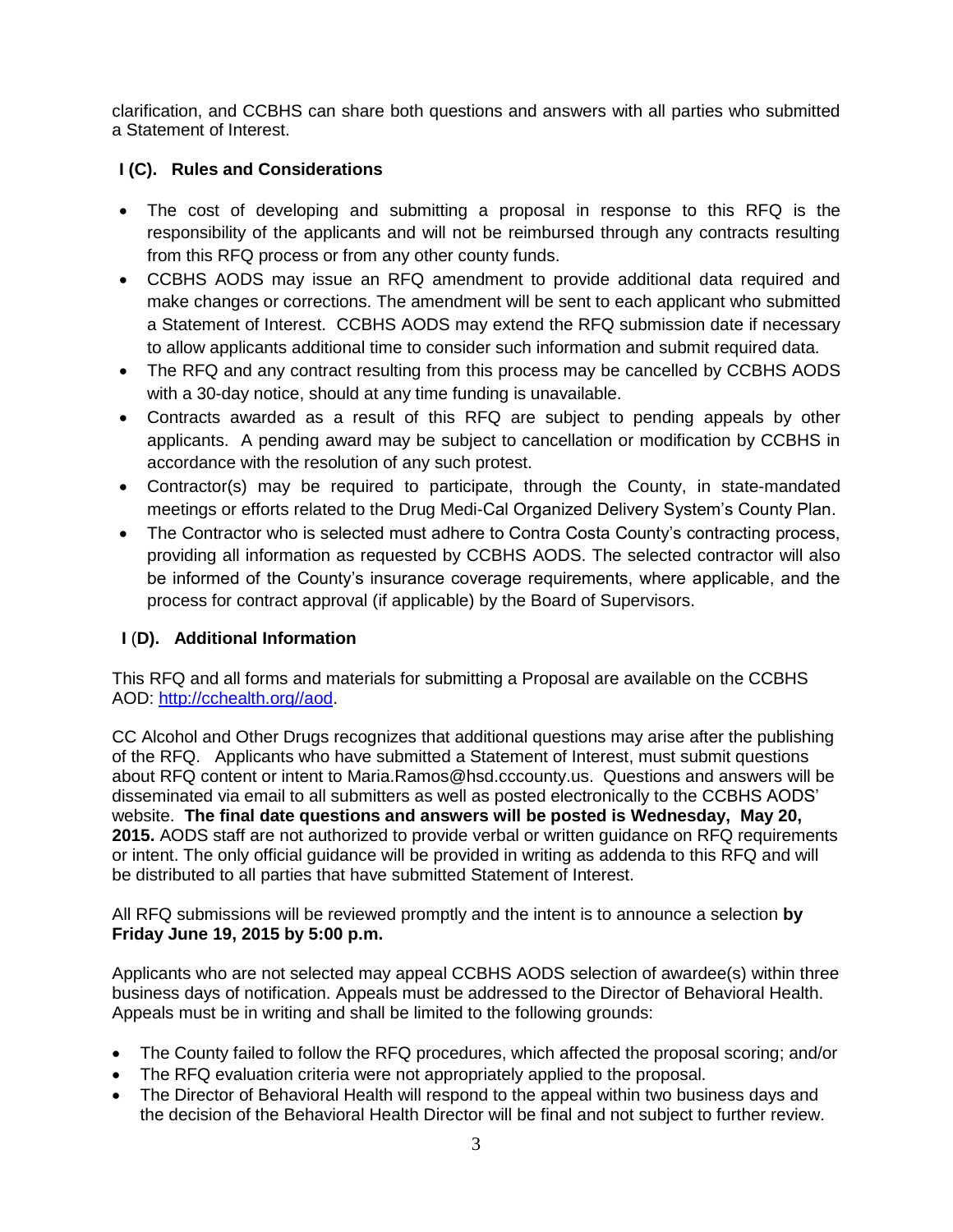#### **II. Introduction**

#### **About Contra Costa Behavioral Health Services**

The newly created Behavioral Health Services Division of Contra Costa Health Services combines [Mental Health,](http://cchealth.org/services/mental_health/) [Alcohol & Other Drugs](http://cchealth.org/groups/alcohol_and_drugs/) and [Homeless Program](http://cchealth.org/services/homeless/) into a single system of care. With increasing challenges in serving complex populations with multiple needs, this integration is a response to the growing desire to have improved consumer outcomes through a systems approach that emphasizes "any door is the right door," and that provides enhanced coordination and collaboration when caring for the "whole" individual.

The mission of Contra Costa Behavioral Health, in partnership with consumers, families, staff, and community-based agencies, is to provide welcoming, integrated services for mental health, substance abuse, homelessness and other needs that promotes wellness, recovery, and resiliency while respecting the complexity and diversity of the people we serve.

#### **Mental Health Services**

Mental Health Services provides care to children, transition age youth, adults and older adults living in Contra Costa County. These services are provided through a system of care that includes county owned and operated clinics, community-based organizations, and a network of private providers.

Contra Costa children and adolescents are served by a County-wide system of care that includes Mental Health staff working in partnership with Probation Department, Employment and Human Services Department, School Districts, and family members. Services for adults are provided to those with serious mental disabilities or those in acute crisis. Mental Health Services also includes a range of prevention programs oriented toward prevention of more serious mental health issues. The Contra Costa Mental Health Plan is the mental health care provider for Medi-Cal beneficiaries and the uninsured.

#### **Alcohol and Other Drug Services**

The Alcohol and Other Drugs Services (AODS) "puts people first". The mission of AODS is to advocate for alcohol and drug free communities by promoting individual and family responsibility, hope, and self-sufficiency. The AODS System of Care is a planned, comprehensive approach for providing alcohol and other drug treatment and prevention services in Contra Costa County. The continuum of care benefits consumers and providers by combining administrative and clinical services in an integrated, coordinated system. The goal is to give consumers high-quality yet cost effective care in a timely manner.

#### **Homeless Programs**

The Contra Costa County Homeless Program's mission is to ensure an integrated system of care from prevention through intervention for homeless individuals and families within our community. We strive to accomplish this through the development of policies and practices, community involvement, advocacy, and the coordination of services that respect human dignity, strengthen partnerships, and maximize resources.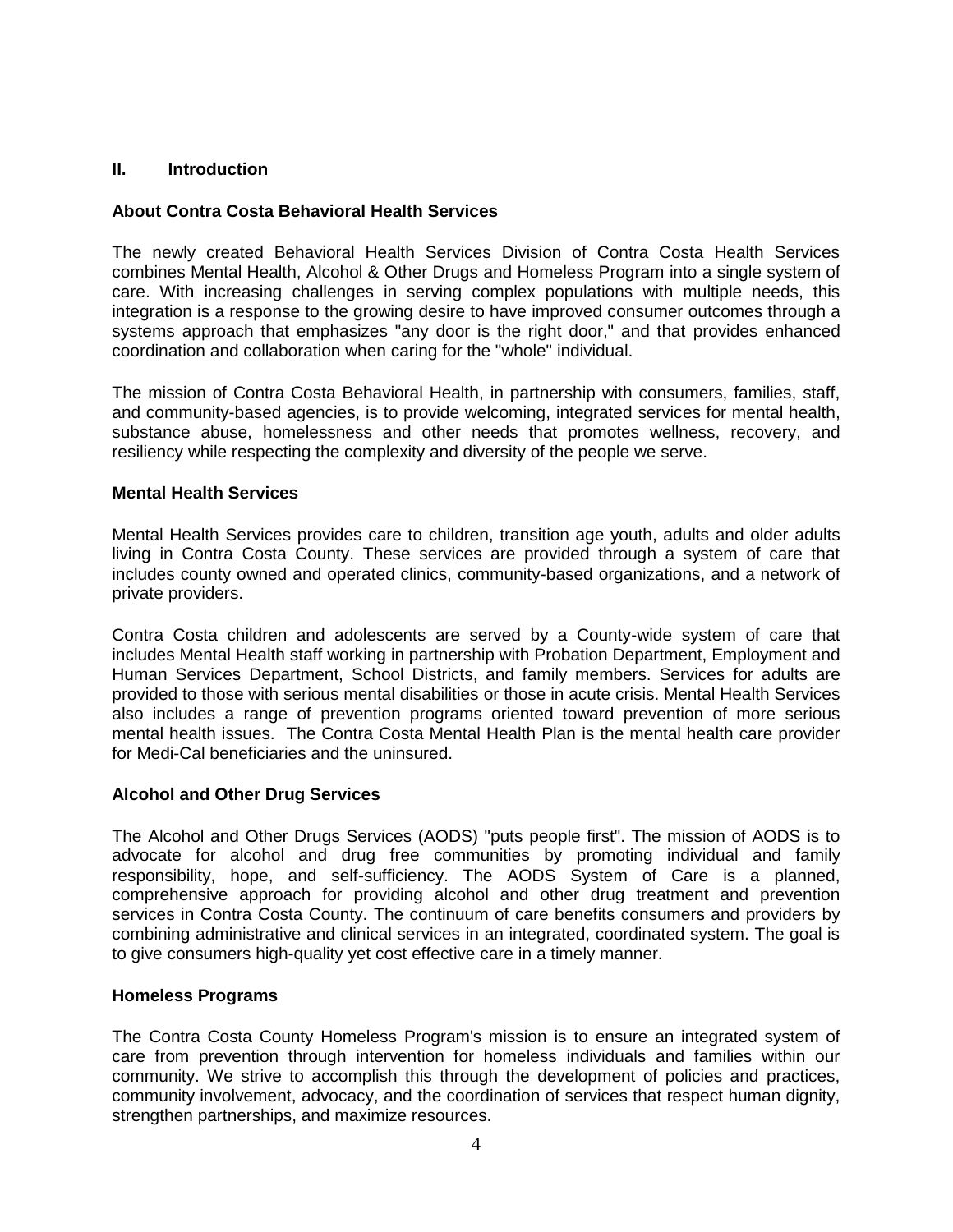### **About the Drug Medi-Cal Organized Delivery System**

### **BACKGROUND**

California Assembly Bill (AB) 1, First Extraordinary Session, Statutes of 2013 authorized the expansion of Medi-Cal eligibility to childless adults with annual incomes up to 133 percent of the Federal Poverty Level, effective January 1, 2014.

#### **IMPACT TO SERVICES**

Upon approval of the waiver, the State will make the Residential Treatment Service available to beneficiaries other than pregnant/postpartum, and make it operable in facilities with no bed capacity limit. It will establish a residential treatment limit of a 90-day maximum for adults and 30-day maximum for adolescents, unless a one-time extension of up to 30 days is medically necessary. Additional details on waiver provisions are contained in the CA Bridge to Health Reform (DMC-ODS) System Waiver Draft Special Terms and Conditions (STCs- November 2014.)

The waiver will also improve DMC services by putting together a Continuum of Care with expanded services, and making those services available to address substance use including: physician consultation, medication assisted treatment, case management, recovery services, etc.

Additionally, under the draft Special Terms and Conditions and appropriate sections of Title 42 Code of Federal Regulations (CFR) 438, counties are required to develop a County Implementation Plan to determine capacity, access and network adequacy. Stakeholder input in the development of the County Plan is required including: community meetings, county advisory groups, focus groups, and other information gathering methods as appropriate. The community collaborative process and key stakeholder participation including clients and family members are essential in the development of Contra Costa's Waiver Implementation Plan.

The University of California Los Angeles (UCLA) under a contract with the State, will be conducting an evaluation to measure the outcomes of the waiver in four different key areas: access, quality, cost and integration and coordination of care. All counties opting into the waiver will be required to participate in the evaluation and supply data and information from existing and new sources. The development of the County Plan must include a framework for addressing and monitoring those areas. Counties must also ensure that providers are properly certified for the services contracted, implementing at least two evidence based practices, trained in ASAM criteria, and promote culturally competent services.

A copy of the **California Bridge to Reform Demonstration (N.11-W-00193/9) Amendment for Drug Medi-Cal Organized Delivery System (DMC-ODS) Waiver is also posted on**  [http://cchealth.org//a](http://cchealth.org/)od.

#### **III. RFQ Guidelines**

### **III (A). Cover Page**

Please complete the attached cover page and submit with RFQ.

### **III (B). Characteristics and Qualifications of Applicant (5 page maximum, 30 points total)**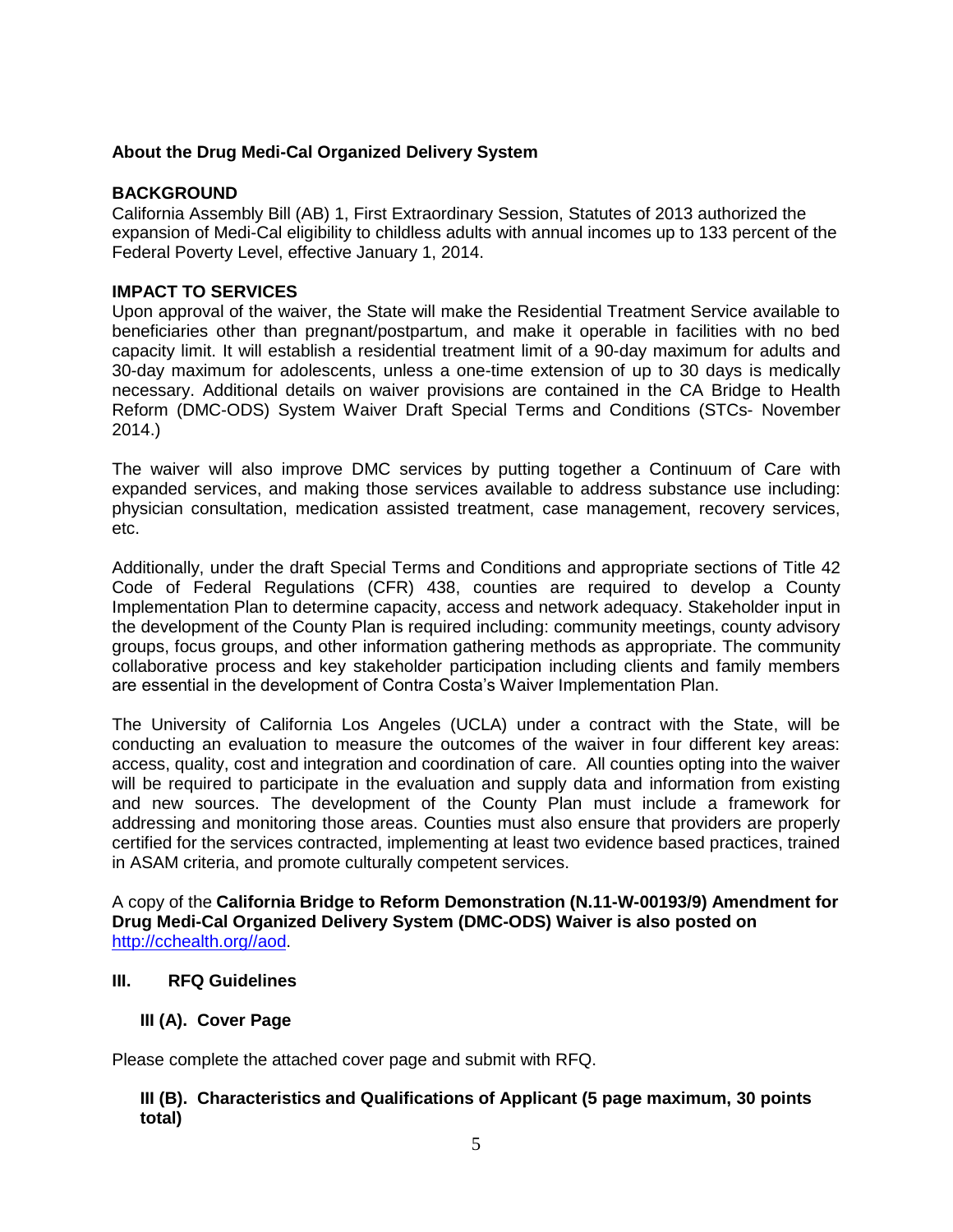Write a narrative describing the characteristics and qualifications of the applicant who will be planning, facilitating and implementing the community planning process. Please describe the applicants' qualifications and successful experience relating to the requirements described herein. In particular, address the applicant's ability to work with clients in SUD programs and family members, culturally and linguistically diverse community and advocacy groups. As appendices, please include an organization profile (if applicable), along with the resume(s) and/or job descriptions for staff directly working on the contract. Include a description of organizational capacity to successfully complete the planning process within the time frame allotted. Include in the appendices a list with contact information of individuals who can verify successful, relevant consultation experience.

### **III (C). Work Plan Narrative (20 page maximum, 40 points total)**

Write a narrative that describes how the Applicant will plan for, facilitate and implement a community engagement planning process and produce documents and materials to support the development of the County's Implementation Plan for a Three Year period. Utilize the following Logistical Work Plan outline and provide a range of hours that is planned to be spent on each of the above six deliverables.

- 1) **Gathering information and materials**. Describe what specific information and data will be needed, how it will be obtained, and how it will be analyzed and used in the planning process. CCBHS AODS will have available a) a preliminary assessment of need obtained from existing service providers and those receiving services according to ASAM Placement Criteria, b) a description of current AODS funded programs and services, and allocation of AODS funds for current fiscal year, c) the opportunity to obtain and review existing data reports pertaining to penetration and retention rates, anticipated number of Medi-Cal clients, language capability for the threshold languages and languages concentrated in specific geographic pockets, the geographic location of providers and Medi-Cal beneficiaries considering distance, travel time, transportation, and access to beneficiaries with disabilities.
- 2) **Planning for events**. List the preferred types of events, such as workgroups, community forums, telephone conferences, key informant interviews, focus groups, AOD Advisory Board and Support4Recovery, Mental Health Commission, CC Interjurisdictional Council on Homelessness Advisory Board, how and where they will be located, and how Contractor staff will plan for, recruit sites and participants, and promote these events. In particular, address the strategy to engage clients and their family members in the communities in which they reside to include non-English speaking participants such as Latinos, South East Asian, etc. Particular areas of interest are the three main geographical regions (West, Central, East County), and four different groups: youth, adults, older adults, and women. Alcohol and Other Drugs also includes Primary Prevention as part of the continuum of care, even though the Waiver does not specifically address Prevention per se, Prevention services must be included as an integral part of a comprehensive system of care.
- 3) **Conducting events.** Describe how the Contractor will work with CCBHS AODS to develop agendas, outline a suggested sample agenda, and describe how the Contractor will conduct the events. (July & August 2015)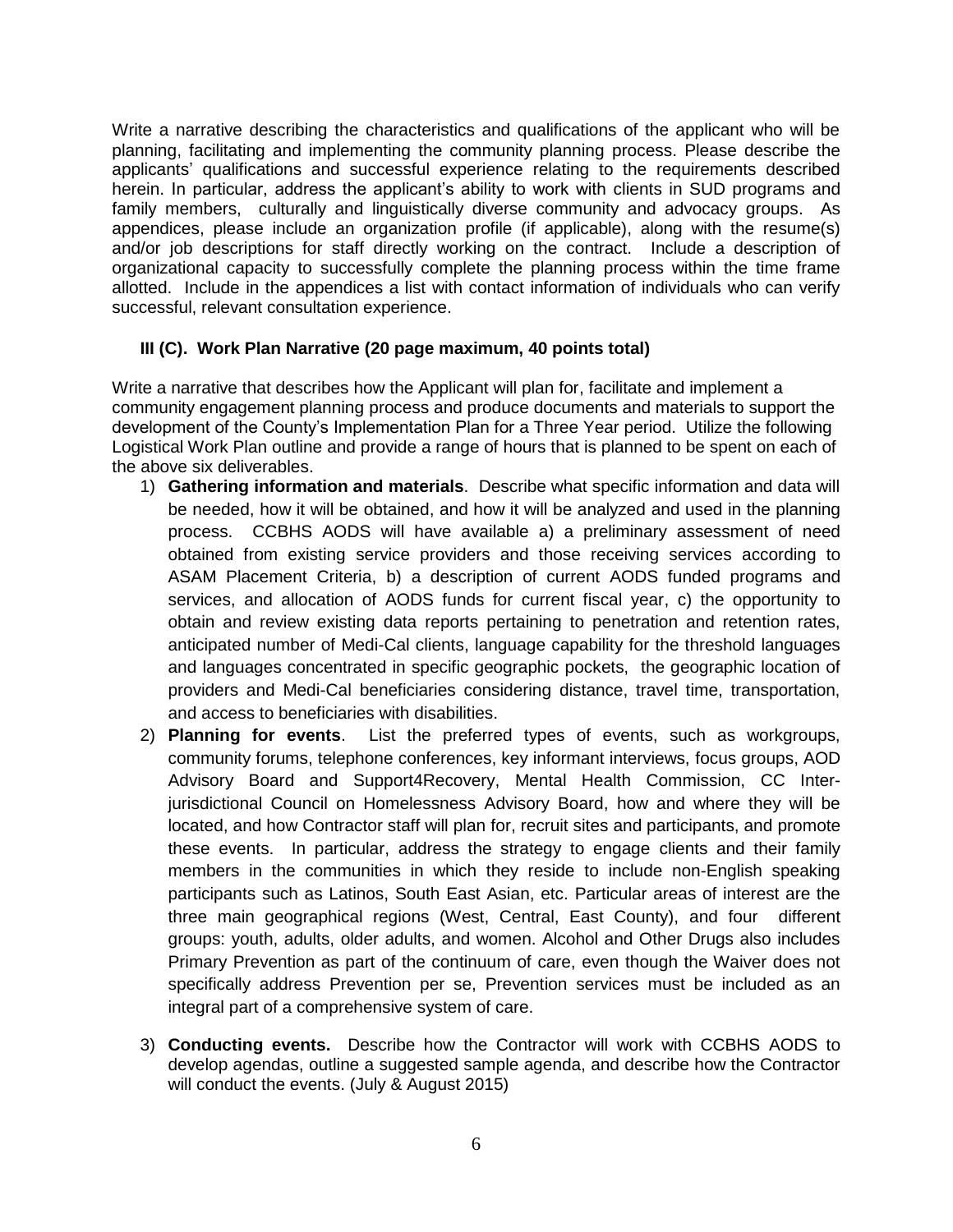- 4) **Documenting the events and partnering with participants.** Outline a reporting process that includes sharing drafts with participants for feedback, and addresses the three geographical regions, and four groups served. The reporting format should be event specific and include, a) description of the event, b) who attended, c) information shared with participants, such as Drug Medi-Cal Waiver and the Development of the County Plan, along with CCBHS information, description of current services and preliminary assessment of need, d) participant feedback regarding access to services, quality and sufficiency of care, and service needs and gaps, e) identification and evaluation of priorities and strategies to meet community substance use disorders needs.
- 5) **Assisting CCBHS AODS write the Three Year County Implementation Plan.**  Describe how the event specific reports would be combined into a consolidated County Implementation Plan. (September & October 2015)
- 6) **Working with CCBHS.** Describe how the Contractor plans to work with staff at Contra Costa Alcohol and Other Drugs such as communication, progress reporting, frequency of meetings, protocol for emerging issues and handling plan adjustments. (November & December 2015)

### **III (D) Essential Components of the County Implementation Plan**

**The following components of the county waiver implementation plan are required by the Department of Health Care Services (DHCS);** however, the information gathered through the Community Planning Process should become the foundation of the County Plan and the driving force behind Contra Costa's SUD Continuum of Care integrated under the Behavioral Health Division. While the components of the waiver do not require integration with Homeless Services, individuals with substance use disorders struggle with lack of stable and permanent housing and a large proportion are considered homeless. Since Contra Costa Behavioral Health includes Homeless Services, the plan must also include **Integration with Homeless Services**. The Implementation Plan prepared by the successful applicant must be cognizant of this Integrated Service Delivery Framework. The applicant's approach to each element of the waiver implementation plan must identify the extent to which it is informed by the community planning process as well as other methods, for example, consultation with AODS or data analysis.

- 1) **Client Flow.** Describe how clients move through the different levels identified in the continuum of care (referral, assessment, placement, transitions to another level of care).
- 2) **Treatment Services.** Describe the required types of DMC-ODS services (withdrawal management, residential, intensive outpatient, outpatient, narcotic treatment programs, recovery services, case management, physician consultation) and optional (additional medication assisted treatment, recovery residences) to be provided. What barriers, if any, does the county have with the required service levels? Determine how the county plans to provide state plan services to beneficiaries who do not reside in the county. Include in each description the corresponding American Society of Addiction Medicine (ASAM) level. Names and descriptions of individual providers are not required in this section; however, a list of all contracted providers will be required within 30 days of the waiver implementation date.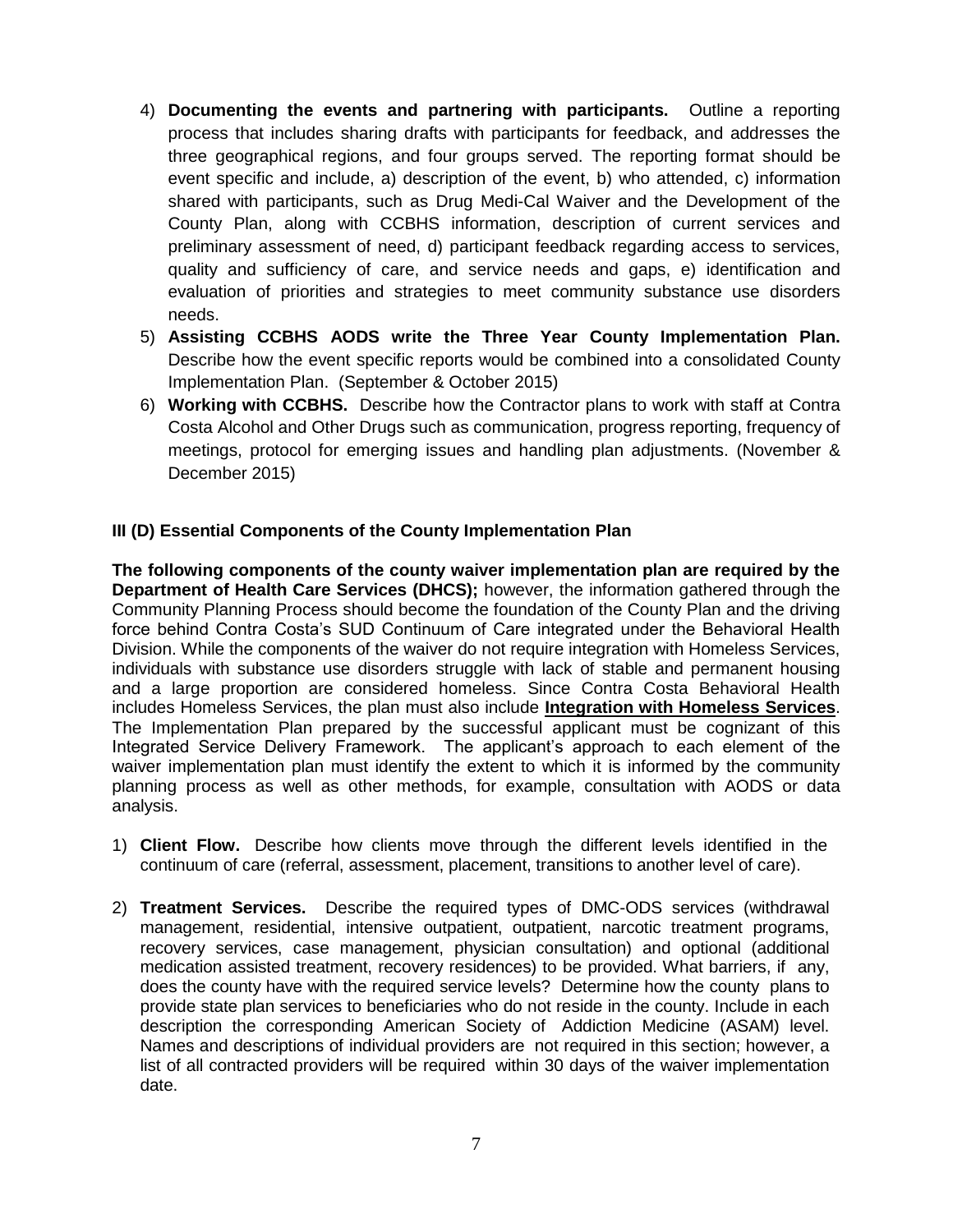- 3) **Expansion of Services**. Describe how the county plans to expand services to include all levels of the ASAM Criteria over the three year period of the Waiver. In the description, include the timeline for expansion. Include services identified in the implementation plan and also the projected timeline for the county to add additional level of services*.*
- 4) **Integration with Mental Health.** How will the county integrate mental health services for beneficiaries with co-occurring disorders?
- 5) **Integration with Physical Health**. Describe how the counties will integrate physical health services within the waiver.
- 6) **Access.** Describe how the county will ensure access to all service modalities. Describe the county's efforts to ensure network adequacy. Describe how the county will establish and maintain the network by addressing the following:
	- a) The anticipated number of Medi-Cal clients
	- b) The expected utilization of services
	- c) The numbers and types of providers required to furnish the contracted Medi-Cal services
	- d) Hours of operation of providers
	- e) Language capability for the county threshold languages
	- f) Timeliness of first face-to-face visit, timeliness of services for urgent conditions and access afterhours care
	- g) The geographic location of providers and Medi-Cal beneficiaries, considering distance, travel time, transportation, and access for beneficiaries with disabilities.
- 7) **Training Provided**. What training will be offered to providers chosen to participate in the waiver?
- 8) **Technical Assistance**. What technical assistance will the county need from DHCS?
- 9) **Quality Assurance**. Describe the quality assurance activities the county will conduct. Include the county monitoring process (frequency and scope), Quality Improvement plan and Quality Improvement committee activities. Please list out who the members are on the Quality Improvement committee.
- 10) **Evidence Based Practices**. How will the counties ensure that providers are implementing at least two of the identified evidence based practices? What action will the county take if the provider is found to be in non-compliance?
- 11) **Assessment**. Describe how and where counties will assess beneficiaries for medical necessity and ASAM Criteria placement. How will counties ensure beneficiaries receive the correct level of placement?
- 12) **Regional Model**. If the county is implementing a regional model, describe the components of the model. Include service modalities, participating counties, and identify any barriers and solutions for beneficiaries. How will the county ensure access to services in a regional model
- 13) **Case Management**. Describe how the county will oversee case management services? How will case management services be integrated and coordinated with mental health and physical health?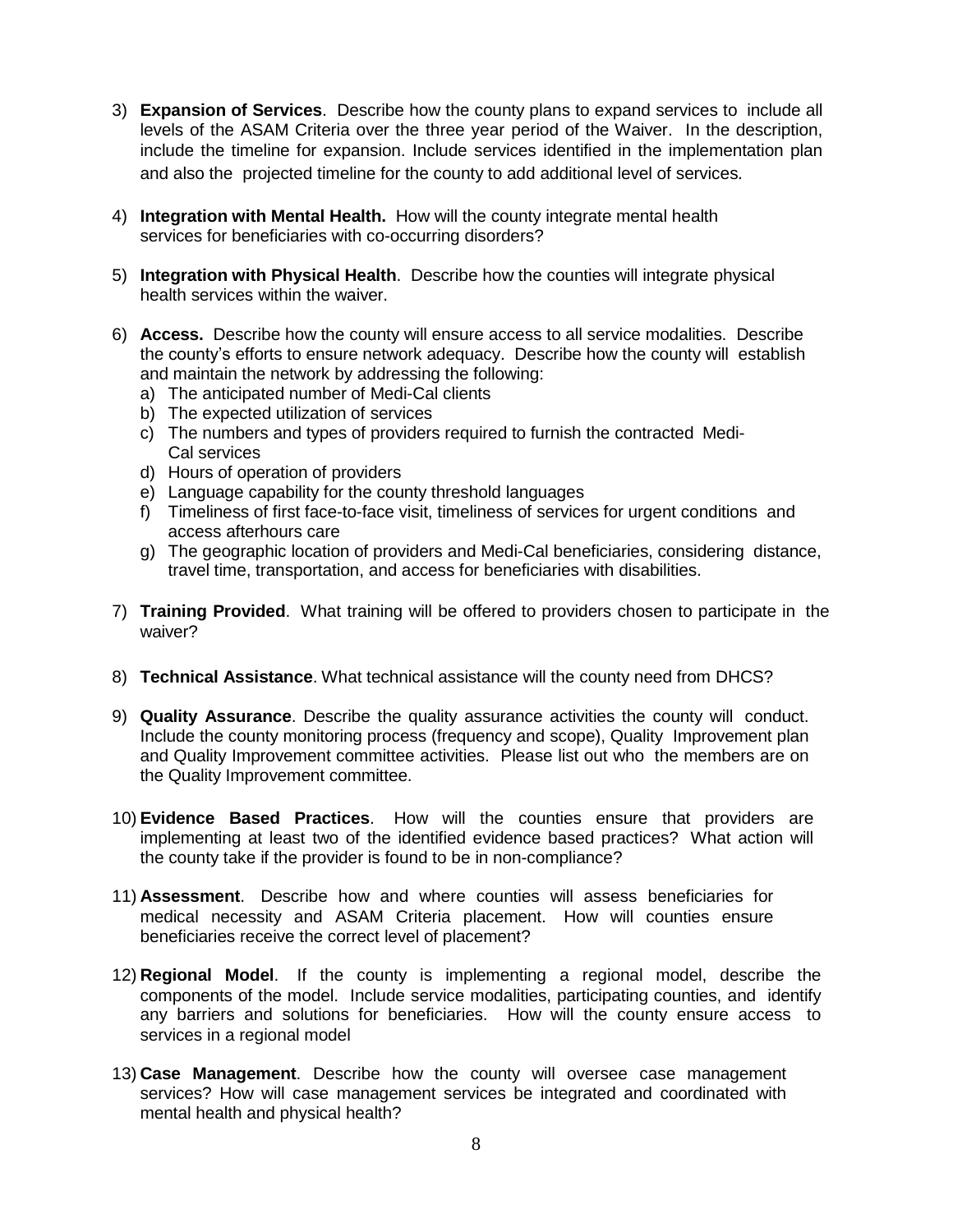- 14) **Memorandum of Understanding**. The county will submit a Memorandum of Understanding (MOU) between the county and the managed care plans. The MOU must outline the mechanism for sharing information and coordination of service delivery. Signed MOU's must be submitted to DHCS within three months of the waiver implementation date.
- 15) **Telehealth Services**. How will telehealth services be structured for providers and how will the county ensure confidentiality? (Please note: group counseling services cannot be conducted through telehealth).
- 16) **Contracting**. Describe the county's selective provider contracting process. What length of time is the contract term? Describe the local appeal process for providers that do not receive a contract. If current DMC providers do not receive a DMC-ODS contract, how will the county ensure beneficiaries will continue receiving treatment services? *A list of all contracted providers (modality, provider, address) must be submitted to DHCS within 30 days of the waiver implementation date and as new providers are awarded contracts. DHCS will provide the format for the listing of providers.*
- 17) **Additional Medication Assisted Treatment (MAT).** If the county chooses to implement additional MAT beyond the requirement for NTP services, describe the MAT and delivery system.
- 18) **Residential Authorization**. Describe the county's authorization process for residential services.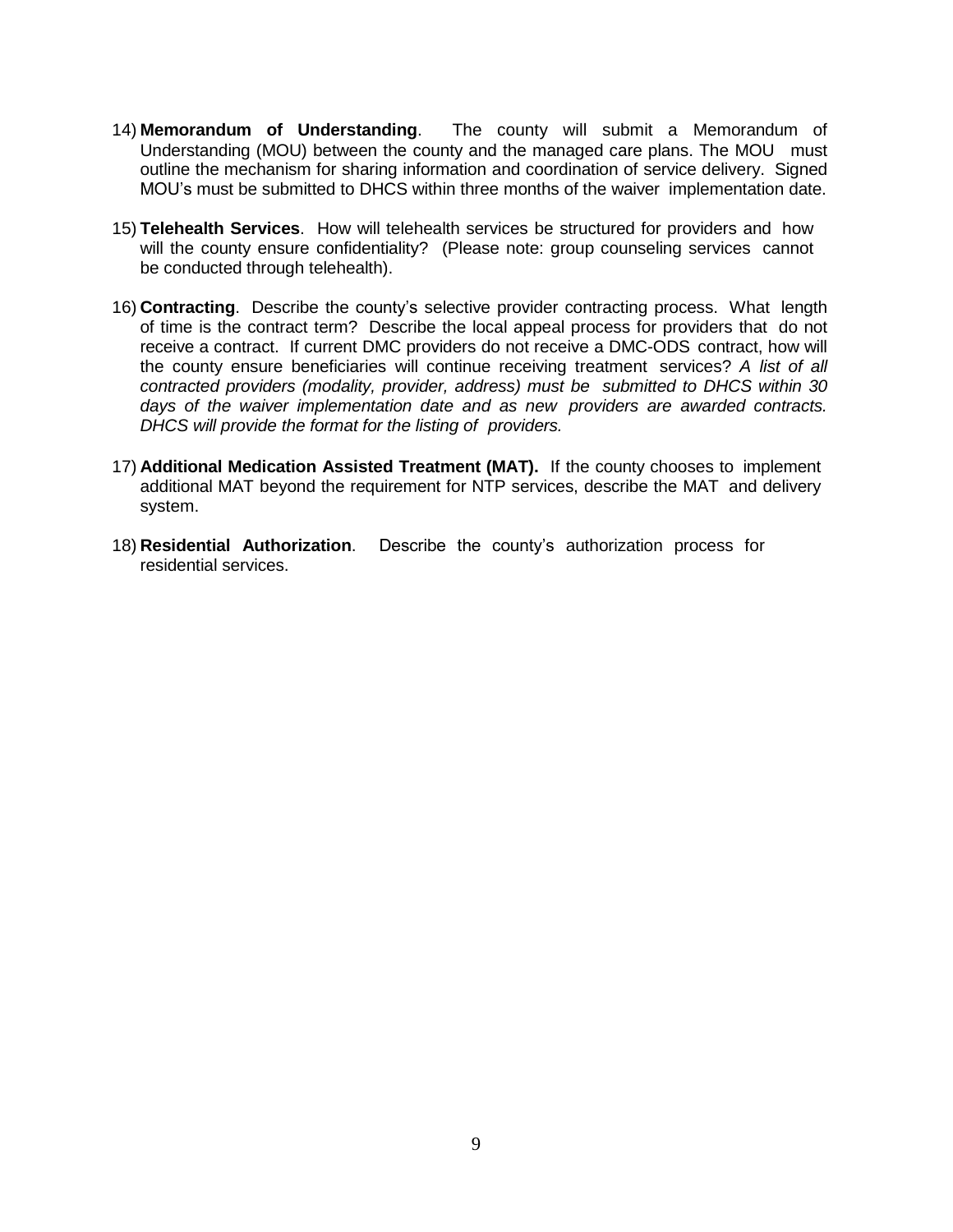# **III (C). Budget and Budget Justification (5 page maximum, 30 points total)**

- 1) Budget. Using the standard AODS budget format (which will be sent to all parties submitting a Statement of Interest) provide a line item budget of proposed personnel, operating and administrative costs to be incurred. For each personnel line item list the title, hourly rate, total number of hours of service to be provided and the total cost per each staff person listed over the duration of the project. Operating costs would include such items as room rental, audio-visual support, communication, materials, and food and beverage needed to support events. The County will provide as needed reasonable accommodation for special needs, resource assistance to enable clients to attend and participate in scheduled events, and will provide interpreter support for Spanish upon request. Applicants are to budget expenses with the assumption that the County will not provide any in-kind support to off-set operating costs. The total amount budgeted is not to exceed \$60,000. Once a Contractor is selected the County will work with the Contractor to make appropriate adjustments to the budget.
- 2) Budget Justification. Include a budget justification for each line item, to include how the number of hours for each personnel line item was determined, and how operating costs were determined.

# **IV. Method of Evaluation**

# **IV (A). Initial Screening**

Proposals will be screened for compliance, completeness and eligibility as they are received. In order to receive a score, each proposal must meet all of the following criteria. A failure to meet any one of these criteria will cause the proposal to be disqualified. DISQUALIFIED SUBMISSIONS WILL NOT BE SCORED AND WILL NOT BE FURTHER CONSIDERED FOR THIS CONTRACT.

- 1. Proposal was received by due date.
- 2. All sections of Proposals as outlined in RFP are included within page limit (Excluding Appendices).
- 3. The total budget amount does not exceed \$60,000.
- 4. Appendices are included and are complete.

# **IV (B). Scoring of Proposal**

A panel of RFP reviewers will score each proposal. A maximum of 100 points for each proposal is possible using the following scoring:

| 1. Applicant Qualifications | 30 Points |
|-----------------------------|-----------|
| 2. Program Narrative        | 40 Points |
| 3. Budget and Justification | 30 Points |

In order to be considered for an award, the proposal must have a minimum score of 75 points. Based on overall scores, RFP reviewers will recommend selection and funding of the applicant to *potentially* lead the community program planning process. Funding for the community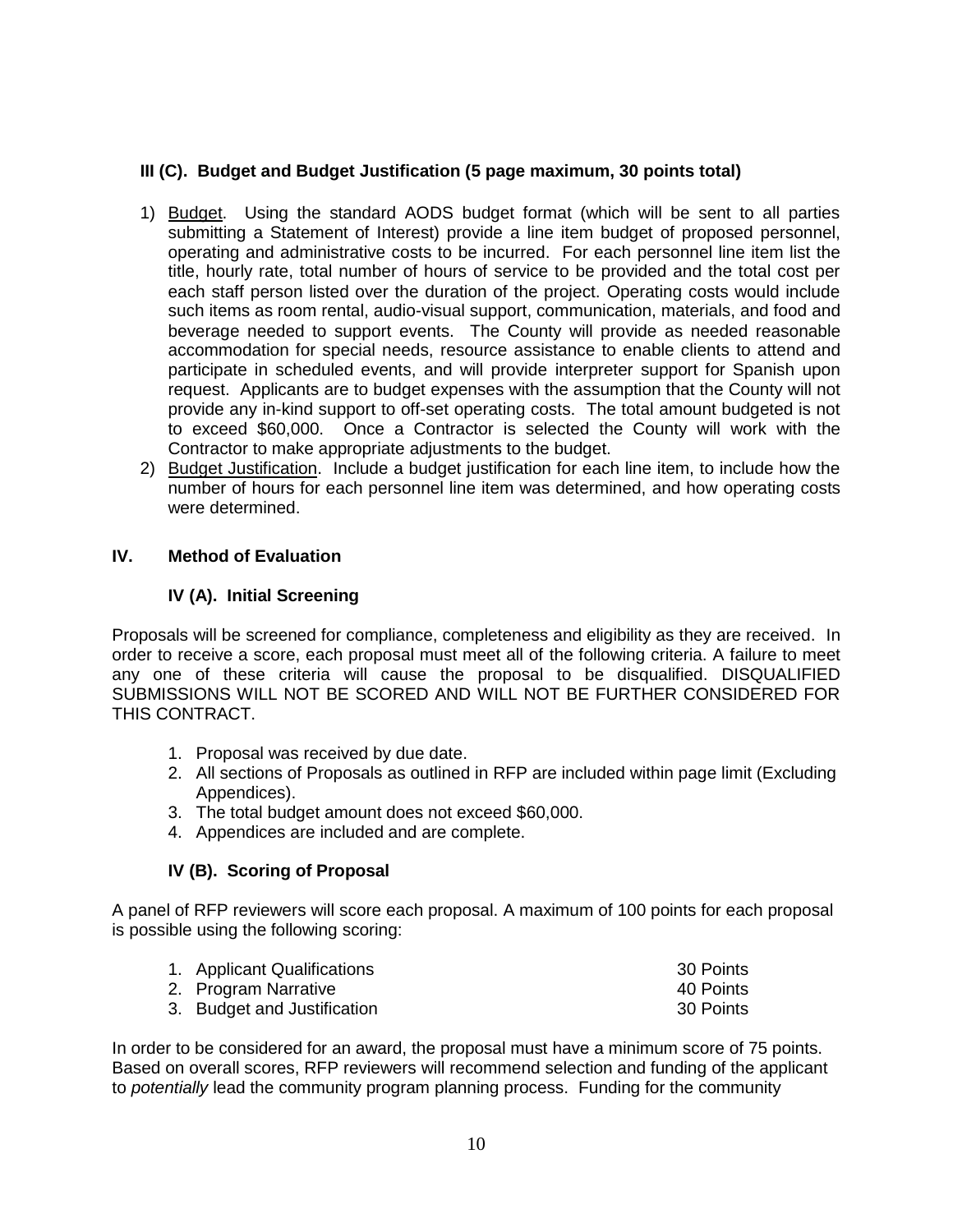program planning process will be contingent upon review and approval from the Behavioral Health Services Director.

# **V. Important Due Dates**

| <b>Important Dates</b>                          | Due Date                    |
|-------------------------------------------------|-----------------------------|
| Request for Proposals - Posted Online           | Tuesday, May 5, 2015        |
| Submission of MANDATORY Statement of Interest   | Wednesday, May 13, 2015     |
| Final date questions and answers will be posted | Wednesday, May 20, 2015     |
| <b>RFP Application Due Date</b>                 | Friday, June 5, 2015        |
| Awardee Announcement                            | Friday, June 19, 2015       |
| Anticipated date contractor to start            | Friday, July 1, 2015        |
| Anticipated date contract to end                | Thursday, December 31, 2015 |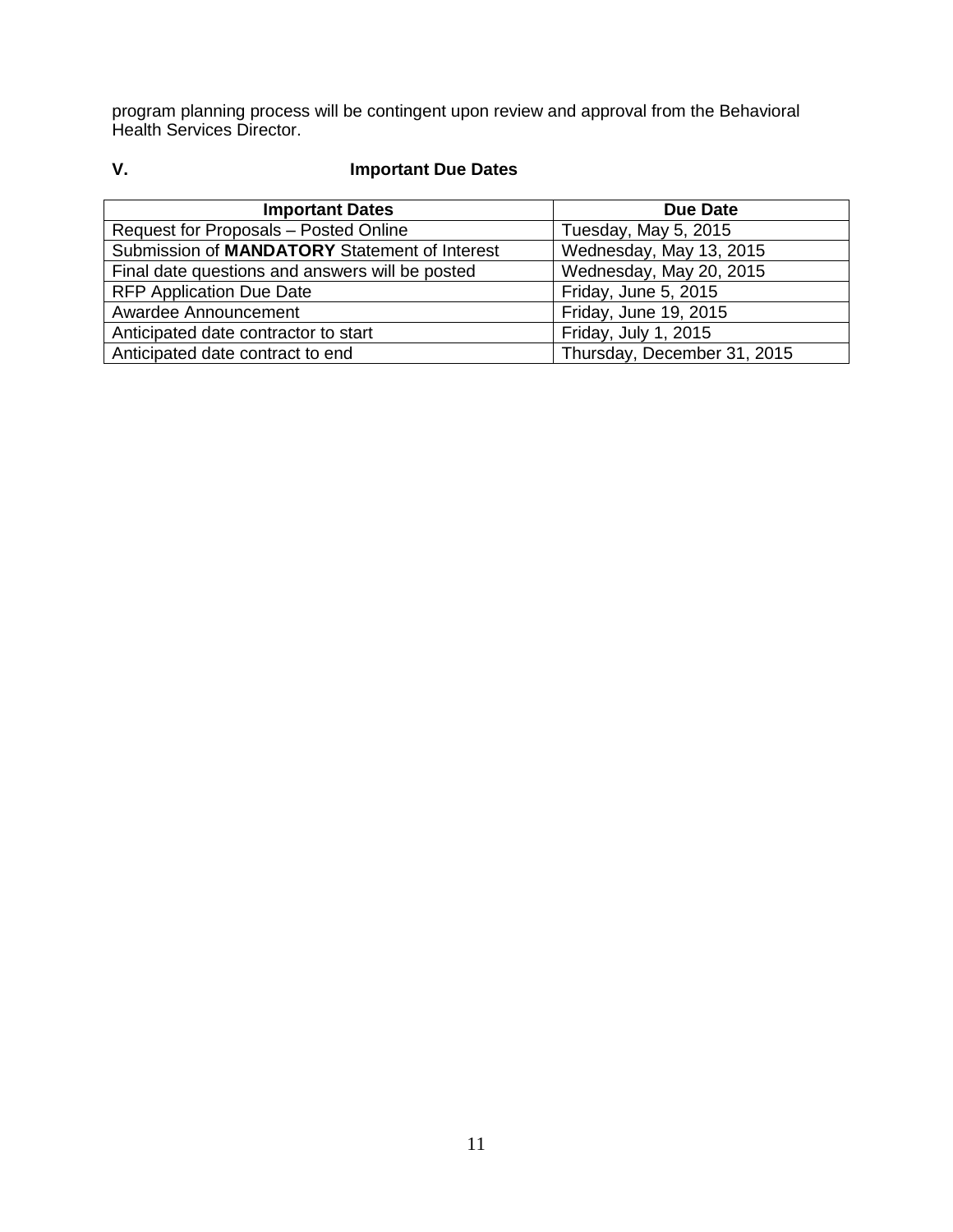# Contra Costa Behavioral Health Services ALCOHOL AND OTHER DRUGS **California Bridge to Reform- Drug Medi-Cal Organized Delivery System (DMC-ODS) Waiver Community Planning Process & County Plan Development Proposal**

| <b>Cover Page</b>                  |                                                                                                                                     |  |  |  |
|------------------------------------|-------------------------------------------------------------------------------------------------------------------------------------|--|--|--|
|                                    |                                                                                                                                     |  |  |  |
|                                    |                                                                                                                                     |  |  |  |
|                                    |                                                                                                                                     |  |  |  |
|                                    | Name of Applicant Agency (or Fiscal Agent if one is utilized): [100] Name of Applicant Agency (or Fiscal Agent if one is utilized): |  |  |  |
|                                    |                                                                                                                                     |  |  |  |
| Address:                           |                                                                                                                                     |  |  |  |
|                                    |                                                                                                                                     |  |  |  |
| <b>Contact Name:</b>               | <u> 1989 - Johann Barn, mars an t-Amerikaansk politiker (* 1908)</u>                                                                |  |  |  |
| <b>Title of Contact Person:</b>    |                                                                                                                                     |  |  |  |
| <b>Contact Phone/Email</b>         | the contract of the contract of the contract of                                                                                     |  |  |  |
|                                    |                                                                                                                                     |  |  |  |
| <b>Total Amount of Request:</b>    | <u> 1989 - Johann Barbara, martin a</u>                                                                                             |  |  |  |
|                                    |                                                                                                                                     |  |  |  |
|                                    |                                                                                                                                     |  |  |  |
|                                    |                                                                                                                                     |  |  |  |
| <b>Applicant Agency Signature:</b> |                                                                                                                                     |  |  |  |
|                                    | This signature assures commitment to participate in this program if selected.                                                       |  |  |  |
|                                    |                                                                                                                                     |  |  |  |
| <b>Executive Director</b>          | Type Name Here                                                                                                                      |  |  |  |
|                                    |                                                                                                                                     |  |  |  |
|                                    |                                                                                                                                     |  |  |  |

Date